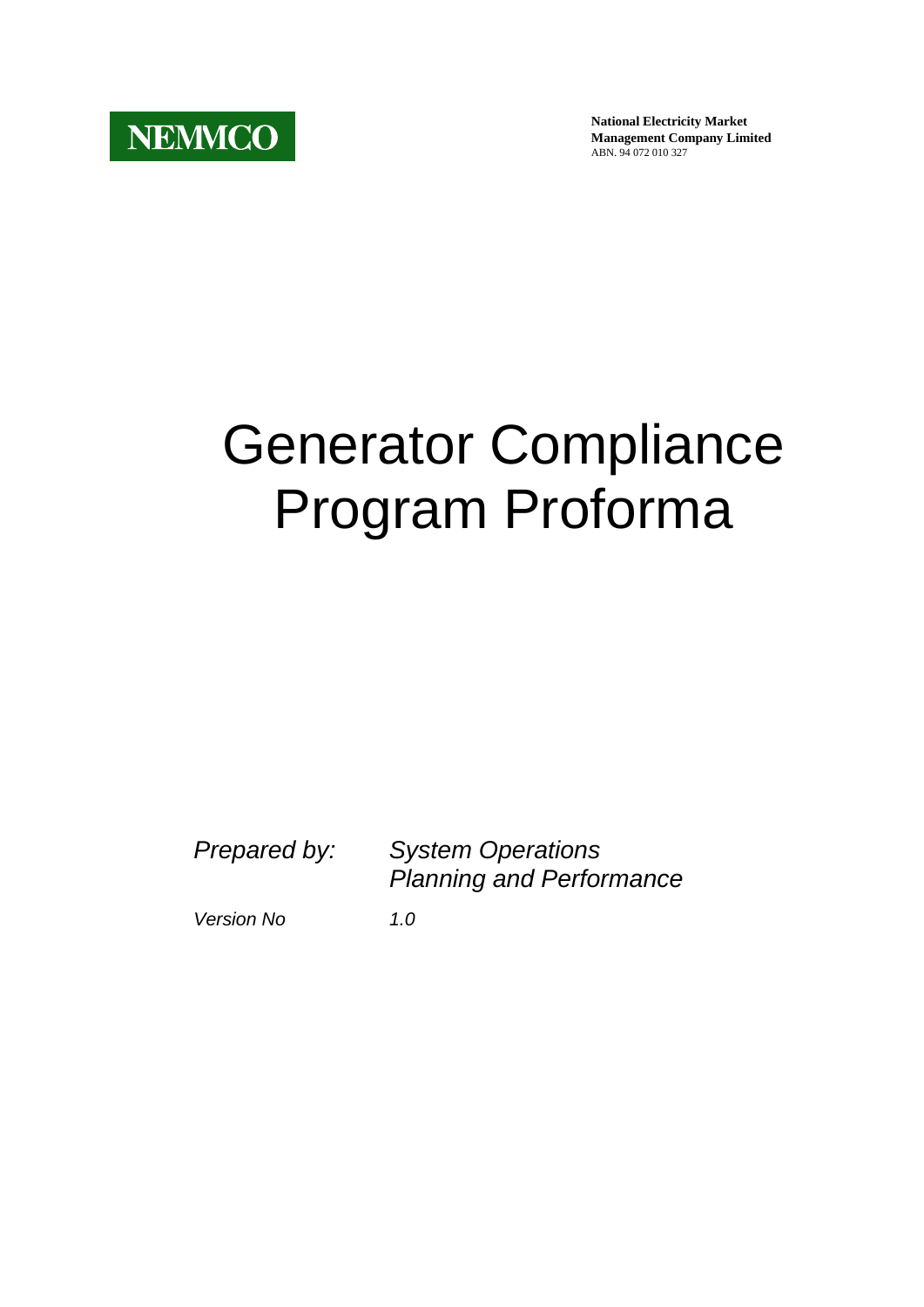## **PERFORMANCE STANDARD MONITORING PROGRAM**

(Based on Generator Performance Standards registered with NEMMCO)

| <b>Compliance Item</b>                                                                                                                                                                                                                | <b>Monitoring</b><br><b>Action</b> | Test<br><b>Frequency</b> | <b>Action</b>                                                                                                                                                | <b>Comment</b>                                                                                                                                                                          |
|---------------------------------------------------------------------------------------------------------------------------------------------------------------------------------------------------------------------------------------|------------------------------------|--------------------------|--------------------------------------------------------------------------------------------------------------------------------------------------------------|-----------------------------------------------------------------------------------------------------------------------------------------------------------------------------------------|
| 3.1 Reactive Power Capability (NER S5.2.5.1)                                                                                                                                                                                          |                                    |                          |                                                                                                                                                              |                                                                                                                                                                                         |
| The reactive power capability (generation and absorption) should<br>be periodically tested at a time when system conditions are<br>acceptable.                                                                                        | Test                               | 3 Yearly                 | With the generating unit<br>generating at or near full<br>output, adjust reactive<br>output to each specified<br>level.                                      | Testing will generally<br>require other generating<br>units to be operated in a<br>way that compensates for<br>the generating unit under<br>test.                                       |
| Reactive power consumption of auxiliary loads when not<br>generating should be assessed by monitoring in-service<br>performance if measurements are usually recorded, or a periodic<br>test if special monitoring needs to be set up. | Monitor                            | Yearly                   | Monitor and record<br>auxiliary load drawn from<br>the power system while<br>the unit is not generating,<br>including when starting.                         | Only applies where there<br>is a generator circuit<br>breaker, allowing auxiliary<br>supply to be drawn<br>through the main<br>connection point.                                        |
| 3.2 Quality of Electricity Generated (NER S5.2.5.2)                                                                                                                                                                                   |                                    |                          |                                                                                                                                                              |                                                                                                                                                                                         |
| The quality of electricity generated should be tested periodically or<br>following return to service from major outages.                                                                                                              | Test                               | When required            | With the generating unit<br>generating at or near full<br>output, measure<br>harmonics, balance and<br>fluctuations in accordance<br>with relevant standard. | If significant modifications<br>to the unit's magnetic<br>path, electrical path, rotor<br>winding configuration or<br>the excitation system<br>were made, testing would<br>be required. |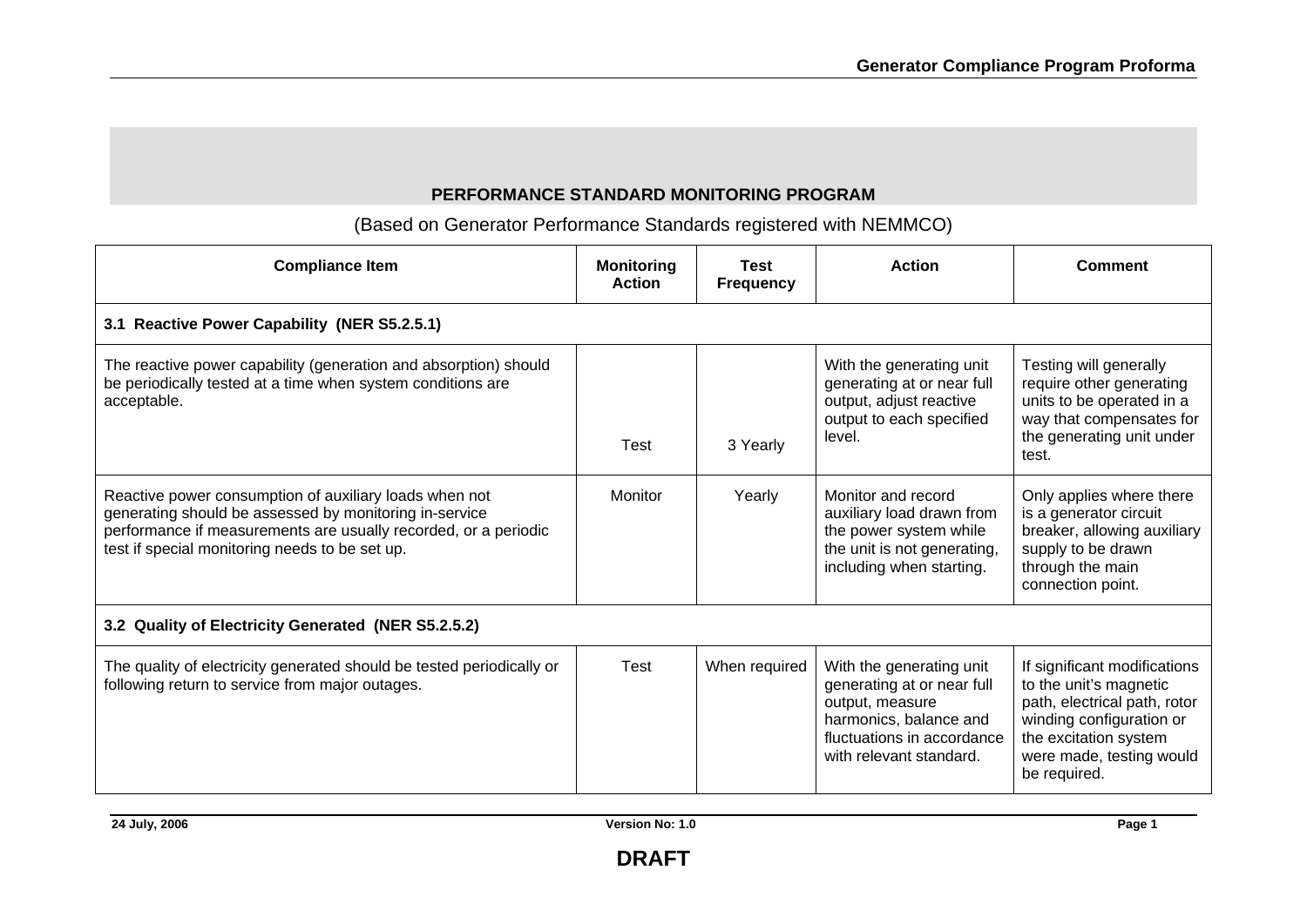|                                                                                                                                                                                                                                                                                                                             | Test    | 3 Yearly                                                    | Open circuit test using<br>high speed recorders.<br>The results of these<br>recordings are to be<br>compared with the<br>original and previously<br>test results for<br>consistency and<br>identifying occurring<br>trends in performance. | Test will depend on<br>whether standard is the<br>plant standard (AS 1359)<br>or network standard<br>(AS/NZS<br>61000.3.6:2001). |
|-----------------------------------------------------------------------------------------------------------------------------------------------------------------------------------------------------------------------------------------------------------------------------------------------------------------------------|---------|-------------------------------------------------------------|--------------------------------------------------------------------------------------------------------------------------------------------------------------------------------------------------------------------------------------------|----------------------------------------------------------------------------------------------------------------------------------|
| 3.3 Response to Disturbances (NER S5.2.5.3)                                                                                                                                                                                                                                                                                 |         |                                                             |                                                                                                                                                                                                                                            |                                                                                                                                  |
| Response to frequency and voltage disturbances and to faults<br>should be assessed by monitoring in-service performance and by<br>periodically testing any relevant protection systems. Whenever the<br>generating unit trips, an assessment of compliance with these<br>requirements should be made.                       | monitor | Following<br>frequency<br>disturbances<br>or<br>after trips | Measure response of the<br>unit to frequency<br>disturbances and<br>investigate whether the<br>frequency or voltage<br>deviation caused the trip.                                                                                          |                                                                                                                                  |
| Response to faults should also be tested periodically by<br>interrupting auxiliary supplies for the specified period. The testing<br>could be done by an auxiliary supply changeover with time delay<br>introduced if necessary. To manage risk, the test may be possible<br>during an outage or just before or just after. | Test    | 3 Yearly                                                    | With unit shut down,<br>interrupt auxiliary supplies<br>for specified time and<br>check that auxiliaries<br>keep running.                                                                                                                  | Such test have been<br>shown to be valuable in<br>identifying the most<br>sensitive auxiliary<br>equipment.                      |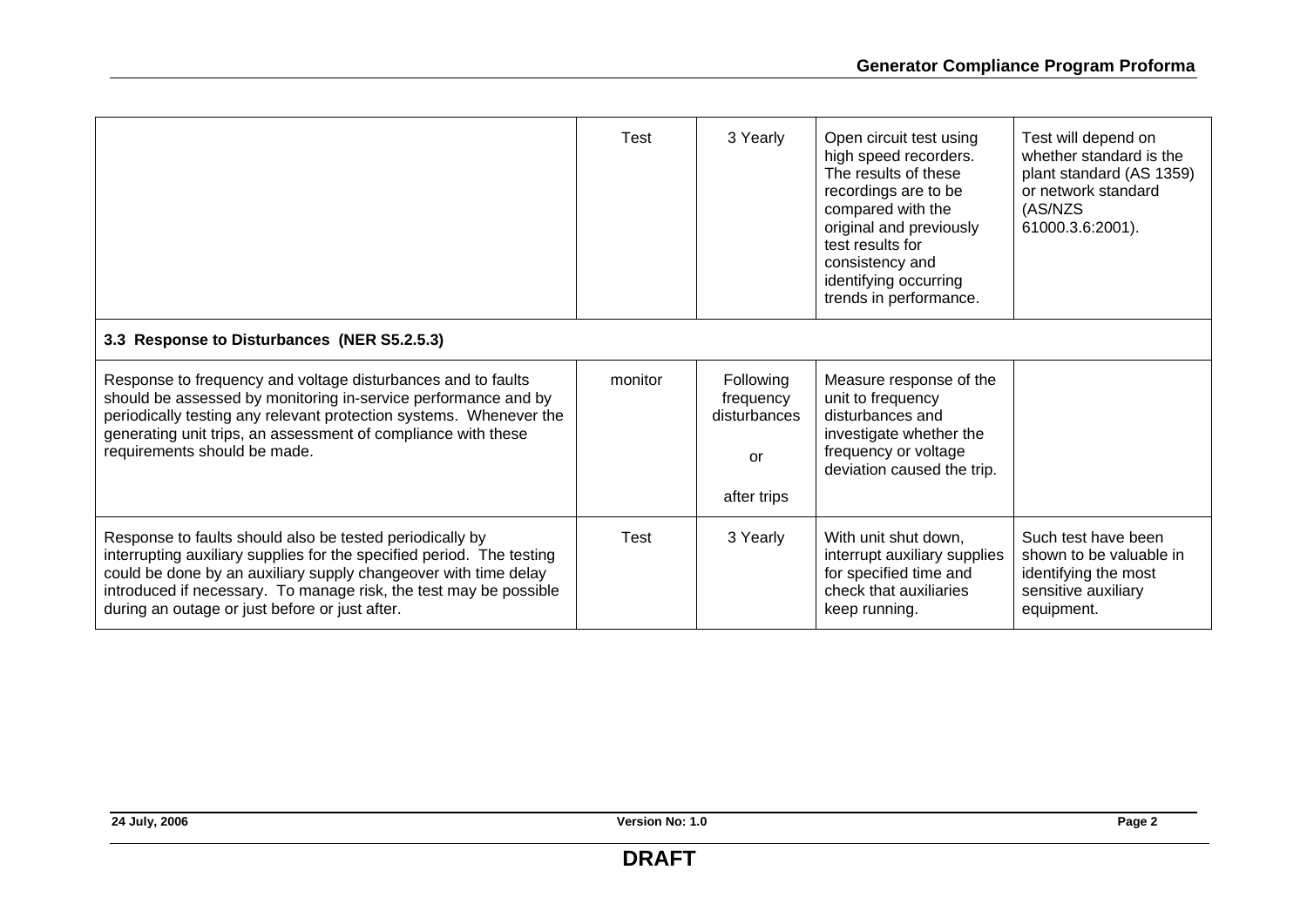| 3.4 Partial Load Rejection (NER S5.2.5.4)                                                                                                                                                                                                                                                              |         |                                                                                    |                                                                                                                                                                                                                   |                                                                                                                                                         |  |
|--------------------------------------------------------------------------------------------------------------------------------------------------------------------------------------------------------------------------------------------------------------------------------------------------------|---------|------------------------------------------------------------------------------------|-------------------------------------------------------------------------------------------------------------------------------------------------------------------------------------------------------------------|---------------------------------------------------------------------------------------------------------------------------------------------------------|--|
| Partial load rejection should be assessed by monitoring in-service<br>performance and by periodically testing any relevant protection<br>systems. Whenever the generating unit trips, an assessment of<br>compliance with this requirement should be made.                                             | Monitor | When required<br>following<br>significant load<br>reductions<br>and<br>after trips | Measure response of the<br>unit to load reduction<br>(over-frequency)<br>disturbances and<br>investigate whether the<br>unit performed<br>satisfactorily or the<br>whether the load<br>reduction caused the trip. | Significant load rejections<br>usually only occur in<br>incidents where regions<br>separate, leaving one<br>side with a large surplus<br>of generation. |  |
| 3.5 Protection From Power System Disturbances (NER S5.2.5.8)                                                                                                                                                                                                                                           |         |                                                                                    |                                                                                                                                                                                                                   |                                                                                                                                                         |  |
| Performance should be assessed by monitoring in-service<br>performance and by periodically testing any relevant protection<br>systems. Protection systems should be tested by secondary<br>injection at intervals consistent with good electricity industry<br>practice (typically every three years). | Test    | 3 Yearly                                                                           | Test the relevant<br>protection systems of<br>each unit by secondary<br>injection.                                                                                                                                |                                                                                                                                                         |  |
| Whenever the generating unit trips, an assessment of compliance<br>with this requirement should be made.                                                                                                                                                                                               | Monitor | After trips                                                                        | Investigate whether an<br>inappropriate protection<br>operation caused or<br>contributed to the trip.                                                                                                             |                                                                                                                                                         |  |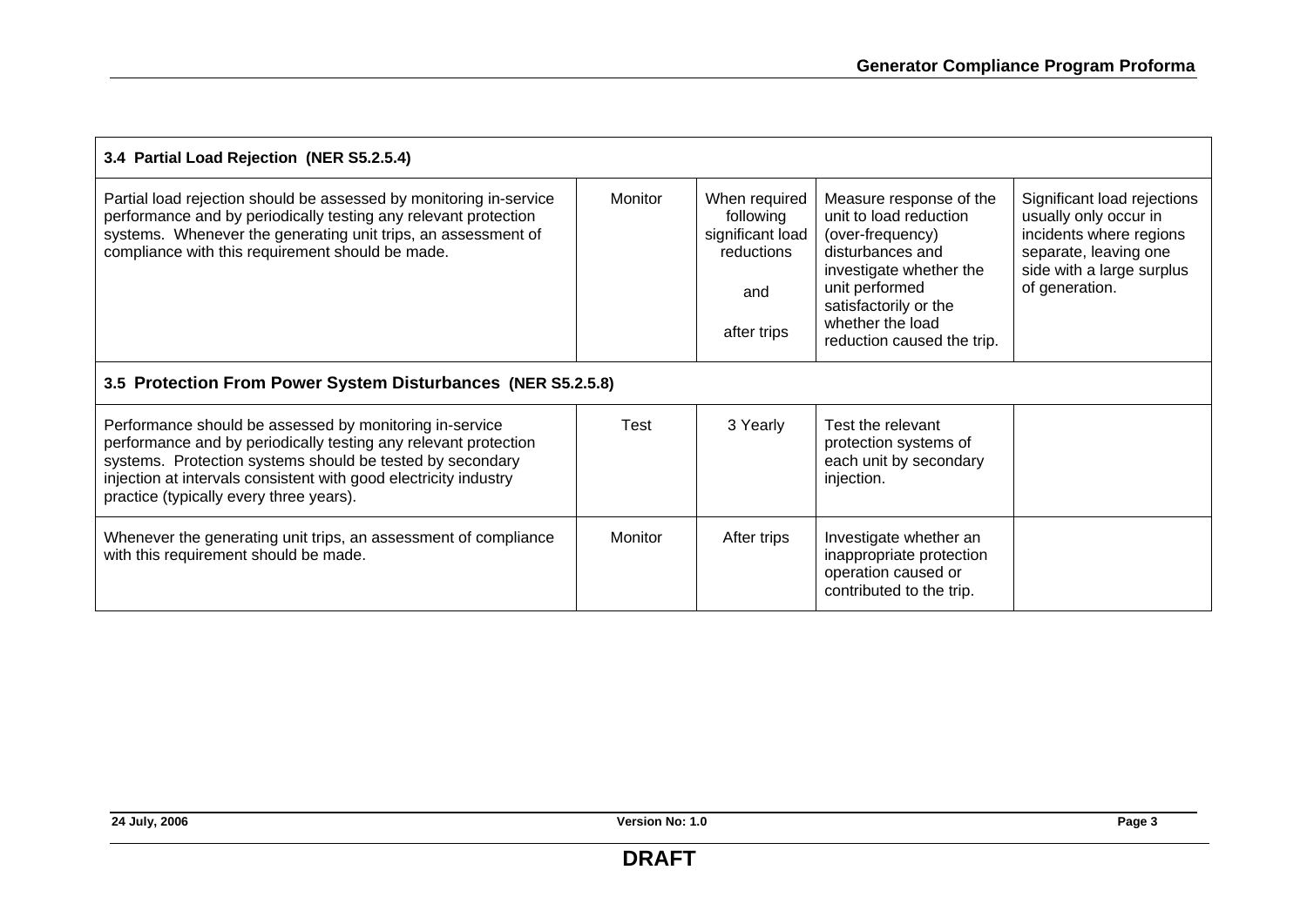| 3.6 Protection that impacts on Power System Security (NER S5.2.5.9)                                                                                                                                                                                                                                                                                       |             |          |                                                                                                                                                                     |  |
|-----------------------------------------------------------------------------------------------------------------------------------------------------------------------------------------------------------------------------------------------------------------------------------------------------------------------------------------------------------|-------------|----------|---------------------------------------------------------------------------------------------------------------------------------------------------------------------|--|
| Performance should be assessed by monitoring in-service<br>performance and by periodically testing the protection systems.<br>Protection systems should be tested by secondary injection at<br>intervals consistent with good electricity industry practice (typically<br>every three years).                                                             | Test        | 3 Yearly | Test the relevant<br>protection systems of<br>each unit by secondary<br>injection.                                                                                  |  |
| Each primary protection system has sufficient redundancy to<br>ensure that a faulted element within its protection zone is<br>disconnected from the power system within the applicable fault<br>clearance time with any single protection element (including any<br>communications facility upon which that protection system<br>depends) out of service. | Test        | 3 yearly | Check the redundancy<br>during tests of the<br>relevant protection<br>systems.                                                                                      |  |
| Breaker fail protection systems are provided to clear faults that are<br>not cleared by the circuit breakers controlled by the primary<br>protection system, within the following fault clearance times:                                                                                                                                                  | <b>Test</b> | Yearly   | Test whether the trip<br>signal issued by the<br>breaker fail protection<br>systems is fast enough to<br>ensure that the backup<br>protection operate<br>correctly. |  |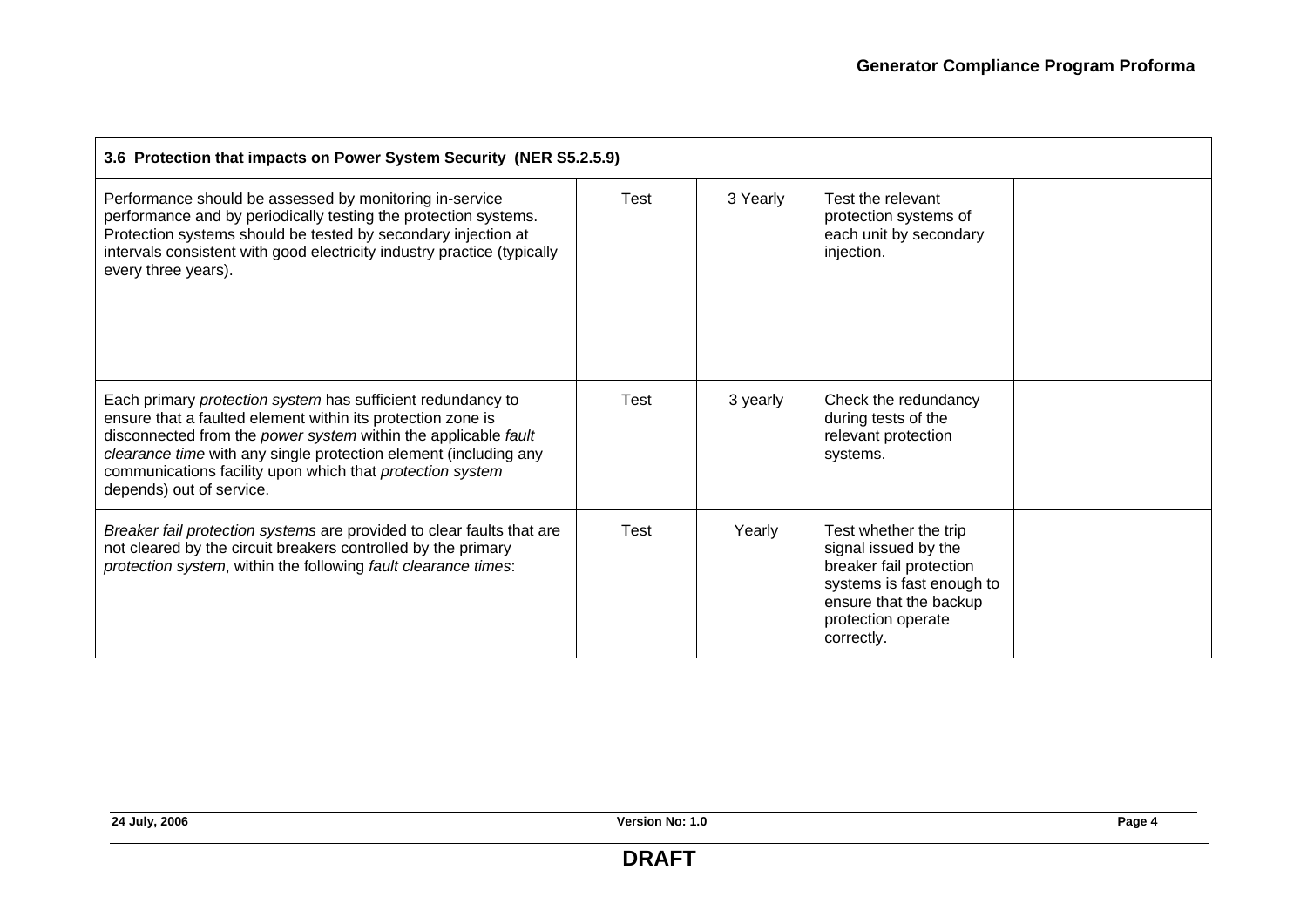| Whenever the generating unit trips, an assessment of compliance<br>with this requirement should be made.                                       | Monitor | After trips                        | Investigate unit trips due<br>to faults on the generating<br>unit side of the connection<br>point to check whether<br>the protection system had<br>operated correctly.<br>Investigate unit trips due<br>to faults on the generating<br>unit side of the connection<br>point to check whether<br>the redundancy was<br>effective. |  |
|------------------------------------------------------------------------------------------------------------------------------------------------|---------|------------------------------------|----------------------------------------------------------------------------------------------------------------------------------------------------------------------------------------------------------------------------------------------------------------------------------------------------------------------------------|--|
| 3.7 Asynchronous Operation (NER S5.2.5.10)                                                                                                     |         |                                    |                                                                                                                                                                                                                                                                                                                                  |  |
| Performance should be assessed by monitoring in-service<br>performance and by periodically testing any relevant protection<br>systems.         | Test    | 3 Yearly                           | Test the relevant<br>protection systems of<br>each unit by secondary<br>injection.                                                                                                                                                                                                                                               |  |
| Whenever the generating unit trips, an assessment of compliance<br>with this requirement should be made.                                       | Monitor | After trips                        | Investigate whether the<br>pole slip protection<br>operated as required.                                                                                                                                                                                                                                                         |  |
| If the generating unit is permitted to operate asynchronously, an<br>assessment of compliance is required if asynchronous operation<br>occurs. | Monitor | After<br>asynchronous<br>operation | Investigate whether<br>quality of supply criteria<br>were satisfied.                                                                                                                                                                                                                                                             |  |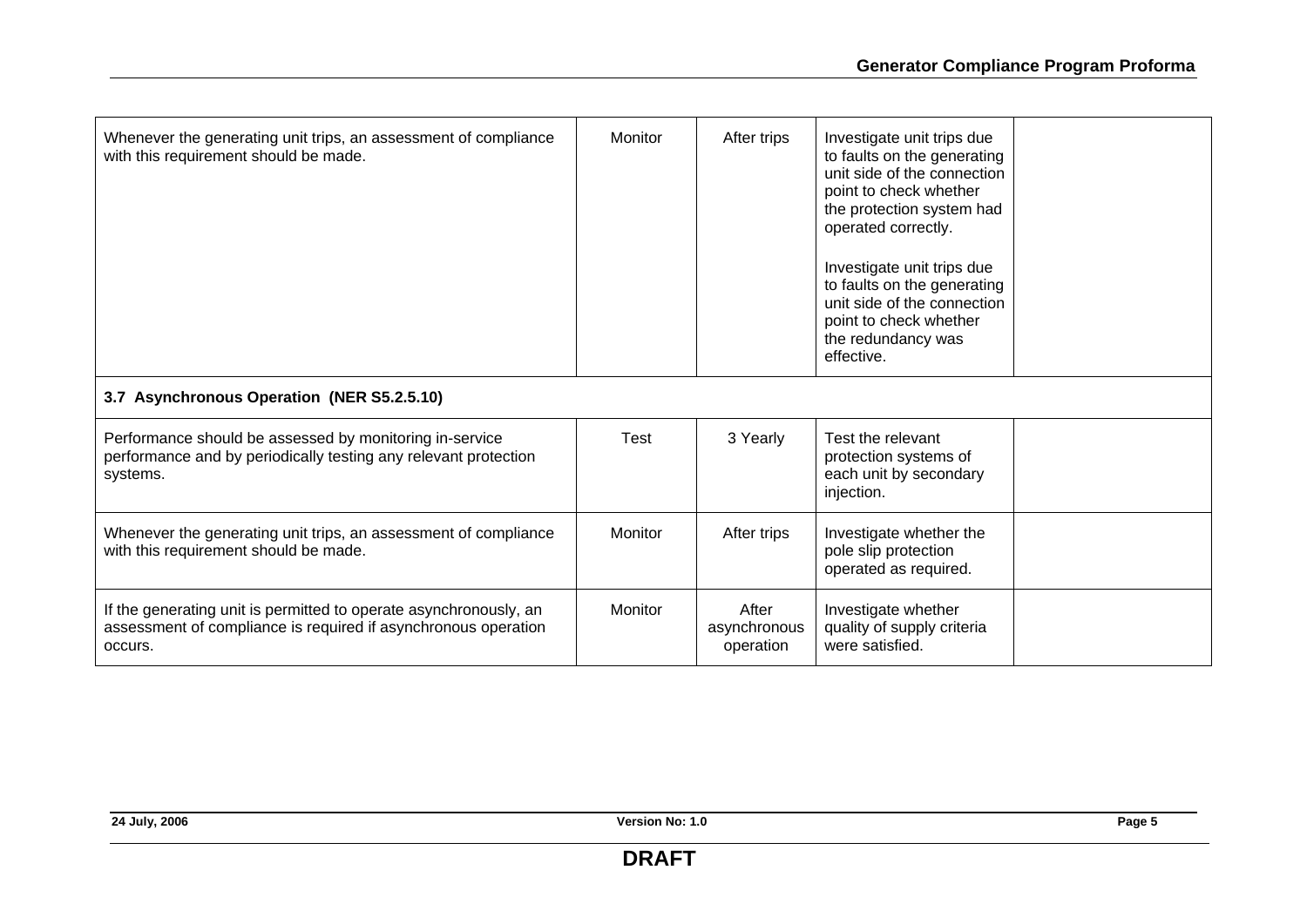| 3.8 Frequency Control (NER S5.2.5.11)                                                                                                                                                                                                                                                                                                        |                |                                                                                  |                                                                                                 |                                                                                                                                   |  |
|----------------------------------------------------------------------------------------------------------------------------------------------------------------------------------------------------------------------------------------------------------------------------------------------------------------------------------------------|----------------|----------------------------------------------------------------------------------|-------------------------------------------------------------------------------------------------|-----------------------------------------------------------------------------------------------------------------------------------|--|
| Performance should be assessed by monitoring in-service<br>performance and by periodically performing a step response test of<br>the governor control system at a time when system conditions are<br>acceptable. Test results should be compared with the results of<br>the previous test to assess any unexpected change in<br>performance. | Test           | 3 Yearly<br>or<br>when the unit<br>is returned to<br>service from<br>maintenance | Governor step response<br>tests to confirm droop<br>characteristics and<br>damping performance. | This will usually apply to<br>scheduled generating<br>units that operate in the<br>frequency control ancillary<br>service market. |  |
| Generating units that are registered for frequency control ancillary<br>services should carry out the test in accordance with the Market<br>Ancillary Service Specification standard frequency ramp and<br>measuring the services delivered.                                                                                                 | <b>Monitor</b> | After major<br>disturbances.                                                     | Check whether expected<br>frequency control ancillary<br>service was delivered.                 |                                                                                                                                   |  |
| 3.9 Stability (NER S5.2.5.12)                                                                                                                                                                                                                                                                                                                |                |                                                                                  |                                                                                                 |                                                                                                                                   |  |
| Performance should be assessed by periodically by monitoring in-<br>service performance and by performing a transfer function test or<br>step response test of any power system stabiliser at a time when<br>system conditions are acceptable.                                                                                               | Test           | When required                                                                    | Short-circuit ratio test if<br>the unit parameters have<br>altered significantly.               | Only if short circuit ratio is<br>part of performance<br>standard.                                                                |  |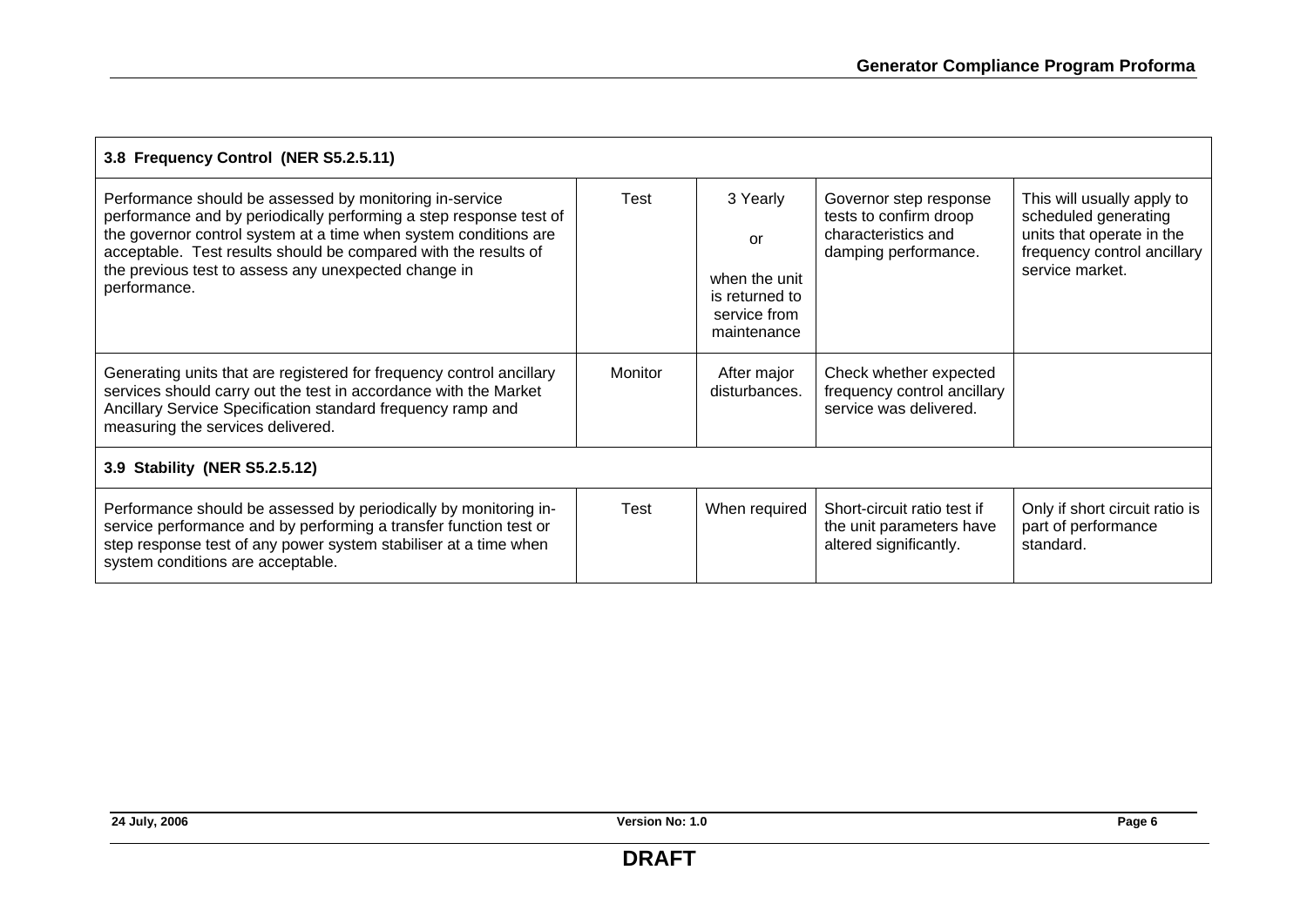| Test results should be compared with the results of the previous<br>test to assess any unexpected change in performance. | Test | 3 Yearly<br>or<br>after changes<br>to generating<br>unit parameter<br>values     | Verify settings for AVR<br>and PSS (if any) if<br>modifications to the<br>machines caused<br>changes to their<br>parameter values<br>The result of these tests<br>will become the standard<br>against which subsequent<br>test results will be<br>compared with. |                                                                                                                                  |
|--------------------------------------------------------------------------------------------------------------------------|------|----------------------------------------------------------------------------------|------------------------------------------------------------------------------------------------------------------------------------------------------------------------------------------------------------------------------------------------------------------|----------------------------------------------------------------------------------------------------------------------------------|
|                                                                                                                          | Test | 3 Yearly<br>or<br>when the unit<br>is returned to<br>service from<br>maintenance | Step response test on the<br>AVR with and without the<br>PSS in service to check<br>whether the PSS<br>improves system damping<br>Compare results with<br>previous tests to detect<br>any drift in PSS<br>performance.                                           | NEMMCO will also check<br>results against models<br>that are used to assess<br>power system security<br>and transfer capability. |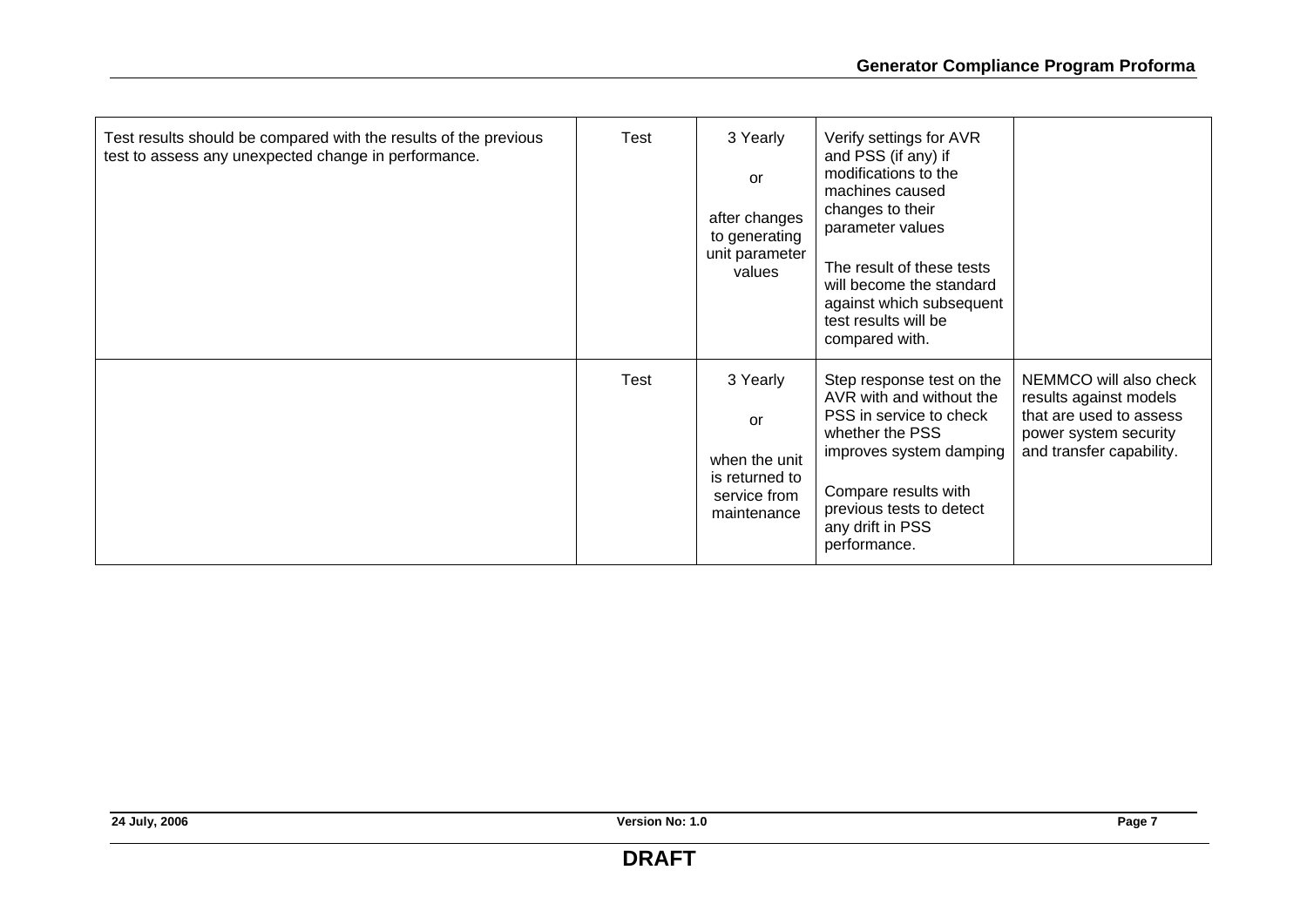| 3.10 Excitation Control System (NER S5.2.5.13)                                                                                                                                                                                                                                                                                                                                                  |             |                                                                                         |                                                                                                                                                                                                                                                                                                                                                                            |                                                                                                                                  |  |
|-------------------------------------------------------------------------------------------------------------------------------------------------------------------------------------------------------------------------------------------------------------------------------------------------------------------------------------------------------------------------------------------------|-------------|-----------------------------------------------------------------------------------------|----------------------------------------------------------------------------------------------------------------------------------------------------------------------------------------------------------------------------------------------------------------------------------------------------------------------------------------------------------------------------|----------------------------------------------------------------------------------------------------------------------------------|--|
| Performance should be assessed by monitoring in-service<br>performance and by periodically performing a step response test of<br>the excitation control system at a time when system conditions are<br>acceptable. Tests need to include steps into limiter operation<br>(attempt to move operating point beyond a limit imposed by a<br>limiter) to assess the stability of limiter operation. | Test        | 3 Yearly<br><b>or</b><br>when the unit<br>is returned to<br>service from<br>maintenance | <b>Transfer function</b><br>measurements and step<br>response tests with the<br>unit unsynchronised and<br>at full load.<br>The on-load tests should<br>include steps into the<br>excitation limiters from<br>within the operating<br>region to validate the<br>operation of the limiter.<br>Compare results with<br>previous tests to detect<br>any drift in performance. | NEMMCO will also check<br>results against models<br>that are used to assess<br>power system security<br>and transfer capability. |  |
| 3.11 Remote Monitoring (NER S5.2.6.1)                                                                                                                                                                                                                                                                                                                                                           |             |                                                                                         |                                                                                                                                                                                                                                                                                                                                                                            |                                                                                                                                  |  |
| Performance should be assessed by monitoring in-service<br>performance.                                                                                                                                                                                                                                                                                                                         | <b>Test</b> | 3 Yearly                                                                                | Calibration of transducers<br>and verification of<br>transmitted results to<br>NEMMCO.                                                                                                                                                                                                                                                                                     |                                                                                                                                  |  |
| 3.12 Auxiliary Transformers (NER S5.2.5.8)                                                                                                                                                                                                                                                                                                                                                      |             |                                                                                         |                                                                                                                                                                                                                                                                                                                                                                            |                                                                                                                                  |  |